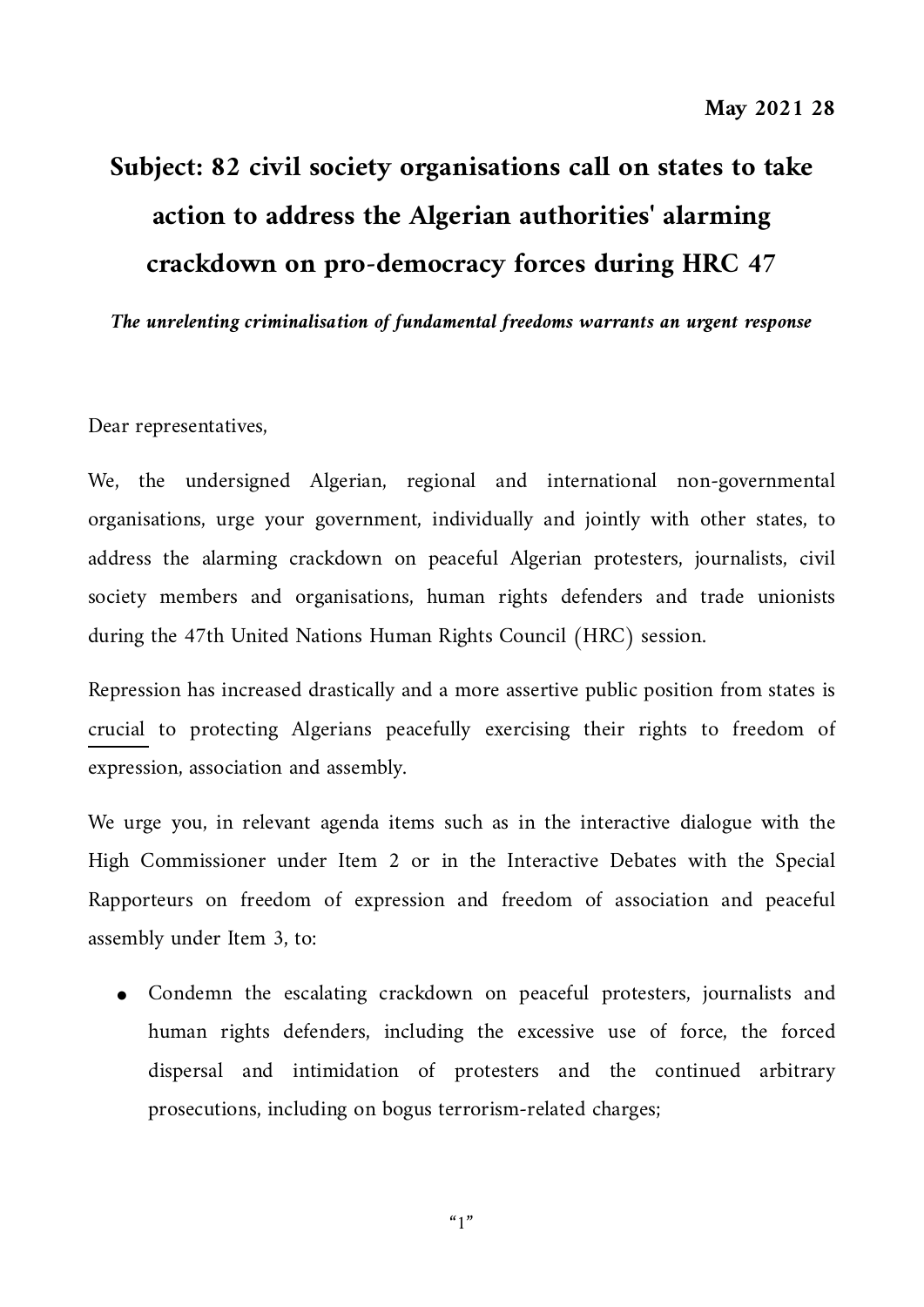- Urge authorities to cease all arbitrary arrests and prosecutions and release all individuals arbitrarily detained;
- Demand prompt, independent, impartial and effective investigations into allegations of torture and other ill-treatment, including allegations of physical, sexual and psychological abuse in detention and physical assault during protests - to ensure that suspected perpetrators are held accountable in fair, civilian trials;
- <span id="page-1-2"></span>Urge authorities to amend or repeal overly broad provisions of the Penal Code<sup>[1](#page-1-0)</sup> and other legislation used to repress fundamental rights and freedoms, notably law 12-06 on civil society organisations and law 91-19 on public meetings and demonstrations, in line with the International Covenant on Civil and Political Rights (ICCPR) and the African Charter on Human and Peoples' Rights (ACHPR).

<span id="page-1-3"></span>Following the [resumption](https://www.reuters.com/article/algeria-protests-anniversary-kherrata-in-idUSKBN2AG1UK) of peaceful grassroots protests calling for democratic reform (the "Hirak") in February 2021<sup>2</sup>[,](#page-1-1) the government launched a renewed campaign of arrests and harassment through the criminal justice system. According to local activists monitoring the situation on the ground, as of 26 May, at least [183](https://www.facebook.com/comitenationalpourlaliberationdesdetenusCNLD/posts/164035688299904)  [individuals](https://www.facebook.com/comitenationalpourlaliberationdesdetenusCNLD/posts/164035688299904) are detained for expressing their views online or for protesting peacefully. 86 of them were sentenced to prison terms between 16 and 24 May. Videos also [showed](https://www.facebook.com/2298875860335412/videos/292460275940715) police beating protesters.

Despite the [announcement](https://www.aps.dz/algerie/117834-tebboune-grace-presidentielle-en-faveur-de-detenus-du-hirak) of a presidential pardon for thirty Hirak detainees on 18 February 2021, no presidential pardon decree has been issued to date.

In the past two months, Algerian and international organisations have condemned the [unlawful use of force](https://www.amnesty.org/en/latest/news/2021/05/algeria-stop-using-unlawful-force-against-protesters/) and intimidation against protesters, the [harassment and ill-](https://www.frontlinedefenders.org/en/statement-report/harassment-algerian-human-rights-defenders-must-end)

<span id="page-1-0"></span>[<sup>1</sup>](#page-1-2) Specifically Articles. 75; 79; 95bis; 95bis 1; 96; 98; 100; 144; 144bis; 144bis 2; 146; 196bis; 296 and 298.

<span id="page-1-1"></span>[<sup>2</sup>](#page-1-3) After their voluntary suspension in March 2020 due to the pandemic.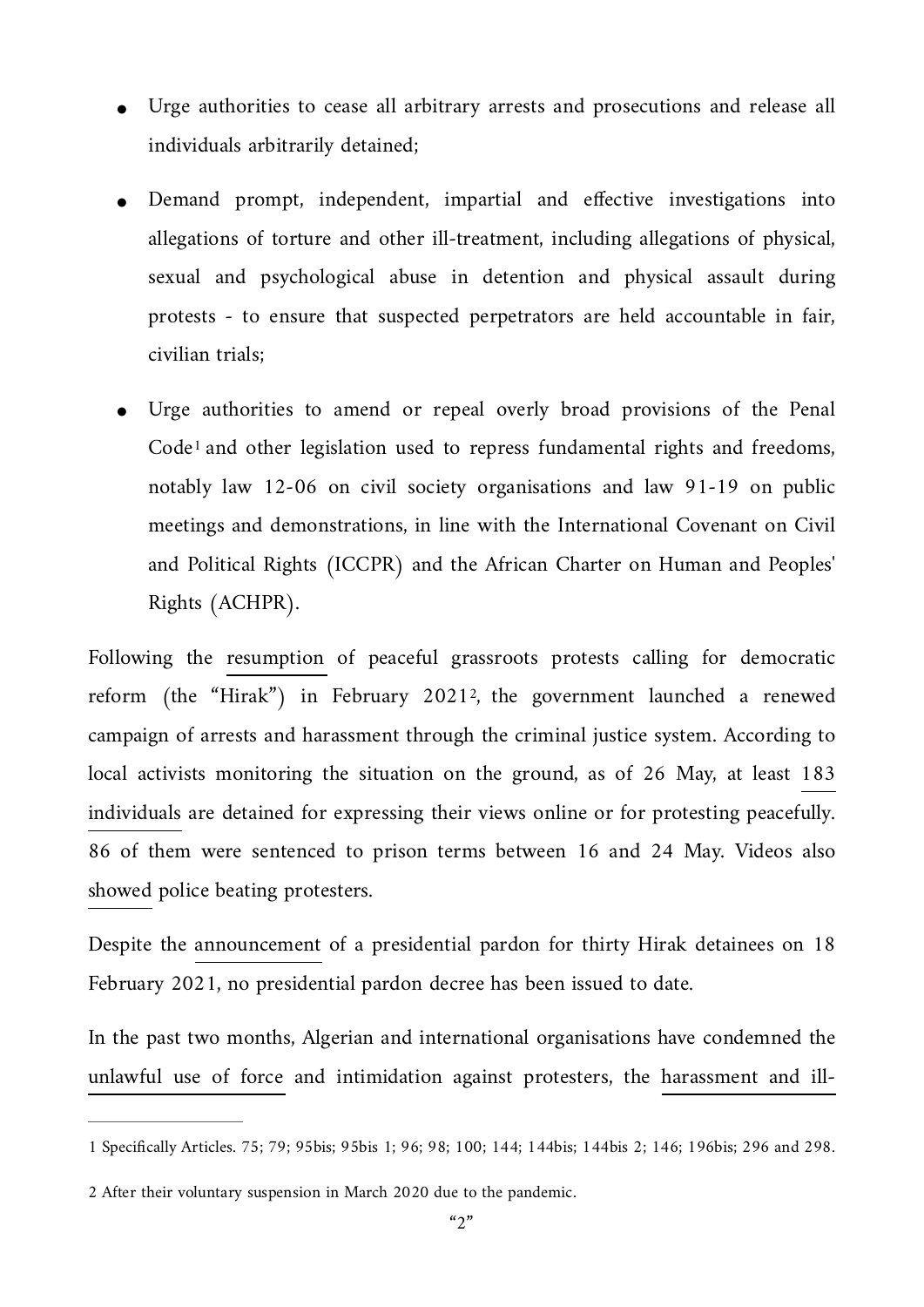[treatment](https://www.frontlinedefenders.org/en/statement-report/harassment-algerian-human-rights-defenders-must-end) of human rights defenders, the continued [arbitrary detention](https://cpj.org/2021/04/algerian-journalist-rabah-kareche-detained-on-false-news-and-anti-state-allegations/) and [targeting](https://twitter.com/RSF_NordAfrique/status/1388195880583450625) of journalists, the [criminalisation of debate on religious matters](https://www.amnesty.org/en/latest/news/2021/04/algeria-islamic-scholar-sentenced-to-three-year-prison-term-for-offending-islam/) and the lack of investigation into allegations of [physical and sexual abuse](https://www.facebook.com/LADDH/posts/10157776935756759) in detention, including against a [minor](https://www.algiersherald.com/authorities-blame-the-victim-in-case-of-teenager-sexually-abused-in-custody-at-algiers-police-station/) separated from his parents.

[Terrorism charges](https://www.frontlinedefenders.org/en/statement-report/joint-statement-algeria-terrorism-charges-brought-against-human-rights-defenders) brought against fifteen human rights defenders, journalists and peaceful protesters on 29 April constitute a [dangerous escalation.](https://www.amnestyalgerie.org/2021/05/17/algerie-il-faut-abandonner-les-fausses-accusations-contre-trois-defenseurs-des-droits-humains/) If pursued by the court, it could establish a worrying precedent of targeting Algerians calling for reform.

Over the past year, there has been increasing recognition of the worsening human rights situation in Algeria, including by the Office of the High Commissioner for Human Rights (OHCHR) [in March](https://www.ohchr.org/EN/NewsEvents/Pages/DisplayNews.aspx?NewsID=26851&LangID=E) and [in May](https://www.ohchr.org/EN/NewsEvents/Pages/DisplayNews.aspx?NewsID=27078&LangID=E) 2021, the [European Parliament](https://www.europarl.europa.eu/doceo/document/TA-9-2020-0329_EN.html) and the [Canadian House of Commons](https://www.ourcommons.ca/DocumentViewer/en/43-2/house/sitting-21/hansard). During HRC 45, Belgium condemned judicial harassment against journalists and called on the authorities to guarantee freedom of expression. During the HRC 46, Iceland expressed concern about forced closures of Protestant churches and arbitrary application of COVID-19 restrictions.

The time is now for UN member states to address the increasing criminalisation of freedom of association, peaceful assembly and expression in Algeria. We believe this intensifying crackdown meets the [criteria](https://www.dfa.ie/our-role-policies/international-priorities/human-rights/ireland-and-the-human-rights-council/irelands-statements-hrc-32nd-session/preventingrespondingtoandaddressinghumanrightsviolations-jointconcludingstatement/) for the UN HRC to take urgent action, as set forth by Ireland in 2016.

We therefore call on you to raise these developments in your national capacity and jointly with other states at the upcoming 47th HRC session, to protect peaceful protesters, human rights defenders and journalists struggling for democracy.

We thank you for considering our request and look forward to your response.

Yours sincerely,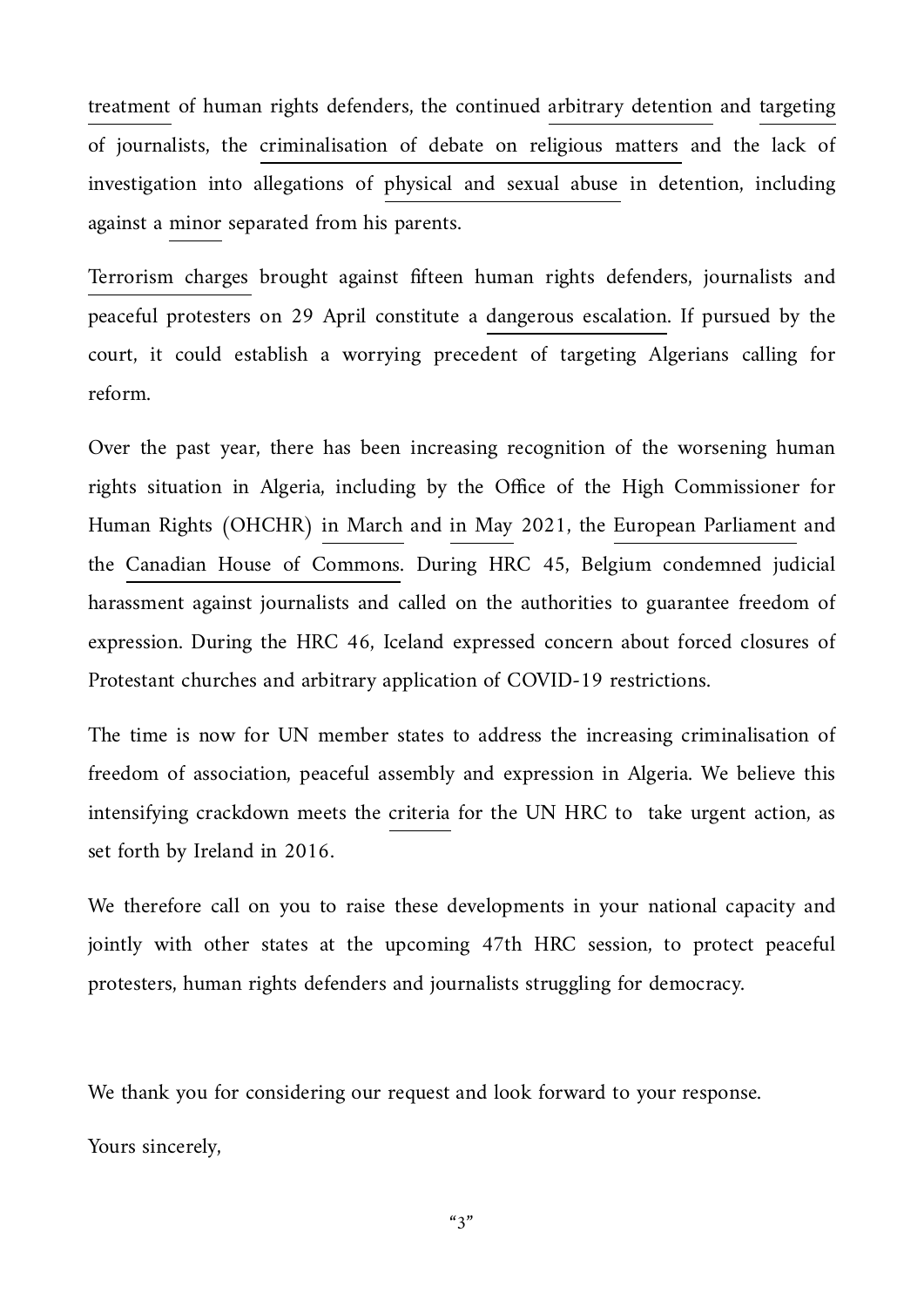## **Algerian signatories:**

- 1. Action for Change and Democracy (ACDA)
- 2. Algerian League for the Defense of Human Rights (LADDH)
- 3. Autonomous Union of Public Administration Personnel (SNAPAP)
- 4. Assirem N'Yellis N'Djerdjer
- 5. Collective of the Families of the Disappeared in Algeria (CFDA)
- 6. Canadian Committee for Human Rights in Algeria
- 7. Coordination FreeAlgeria
- 8. General Autonomous Confederation of Workers in Algeria (CGATA)
- 9. Feminicides-DZ
- 10. National Committee for the Liberation of Detainees (CNLD)
- 11. Riposte Internationale
- 12. SHOAA for Human Rights
- 13. Tharwa N'Fadhma N'Soumer

## **International signatories:**

- 14. Abductees' Mothers Association Yemen
- 15. Action by Christians for the Abolition of Torture (ACAT) France
- 16. Adil Soz
- 17. Africa Freedom of Information Centre (AFIC)
- 18. AfricanDefenders (Pan African Human Rights Defenders Network)
- 19. Al Haq human rights foundation Iraq
- 20. Aman organisation against Racial Discrimination Libya
- 21. Americans for Democracy & Human Rights in Bahrain (ADHRB)
- 22. Amnesty International
- 23. Article 19
- 24. Association Arts et Culture des Deux Rives
- 25. Association Citoyenneté, Développement, Cultures et Migration des Deux Rives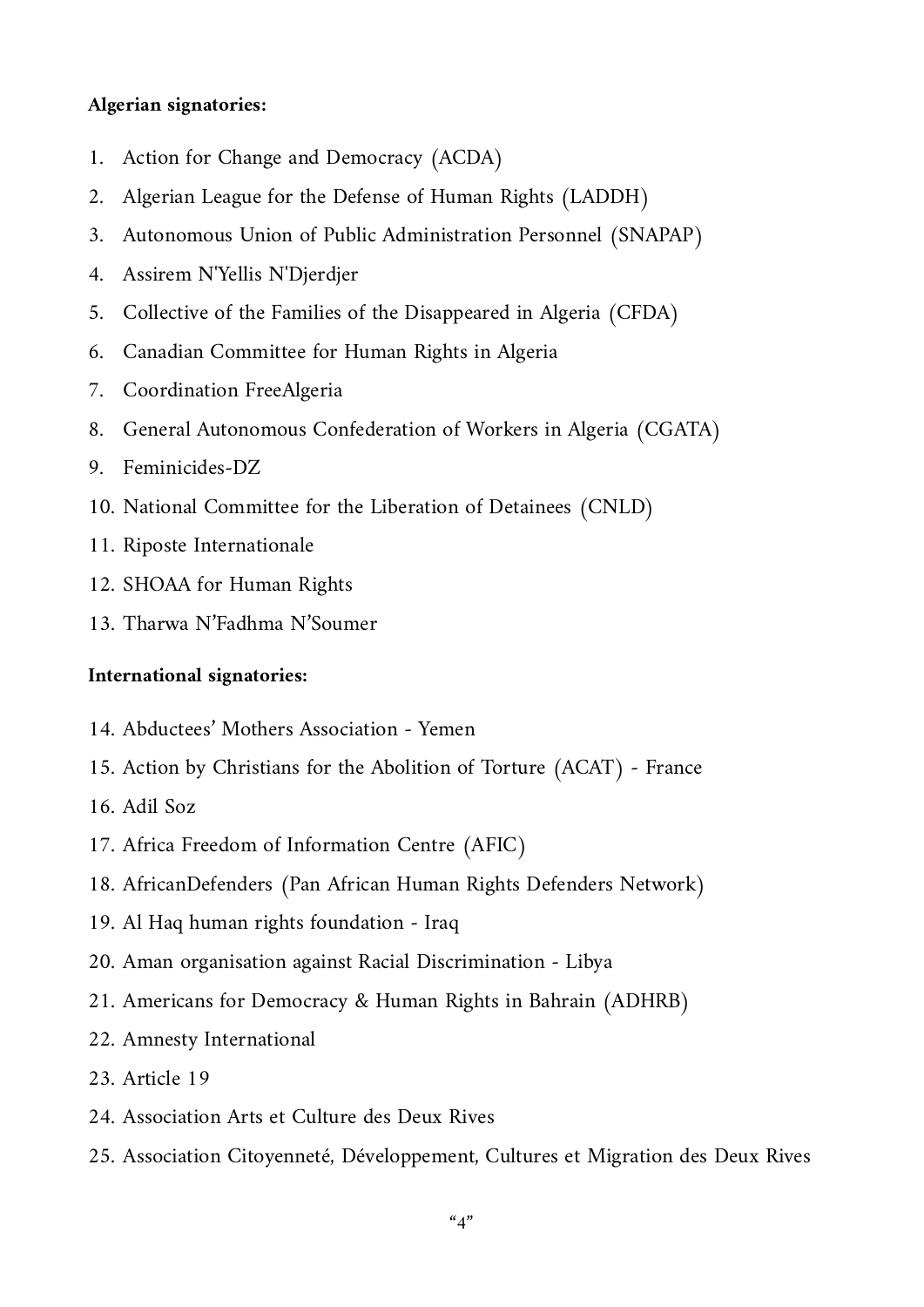- 26. Association Le Pont Genève
- 27. Association of Civil Solidarity Tunisia
- 28. Beity organisation Tunisia
- 29. Belaady Organization for Human Rights Libya
- 30. Bytes for All, Pakistan
- 31. Cairo Institute for Human Rights Studies (CIHRS)
- 32. Canadians for Justice and Peace in the Middle East (CJPME)
- 33. Cartoonist Rights Network (CRNI)
- 34. Center for Media Freedom & Responsibility (CMFR)
- 35. CIVICUS: World Alliance for Citizen Participation
- 36. Dhameer for Rights and freedom Yemen
- 37. Egyptian Front for Human Rights (EFHR)
- 38. Euromed Rights
- 39. Front Line Defenders
- 40. Global voices
- 41. Globe International Center
- 42. Growth foundation for development & improvement Iraq
- 43. Gulf Centre for Human Rights (GCHR)
- 44. Hadramout Foundation For Legal Support and Training- Yemen
- 45. Hassan Saadaoui Foundation for Democracy and Equality Tunisia
- 46. Human Rights Watch
- 47. Index on Censorship
- 48. Initiative for Freedom of Expression- Turkey
- 49. International Federation for Human Rights (FIDH), within the framework of the Observatory for the Protection of Human Rights Defenders
- 50. International Service For Human Rights (ISHR)
- 51. IPYS Venezuela
- 52. Justice without Chains Libya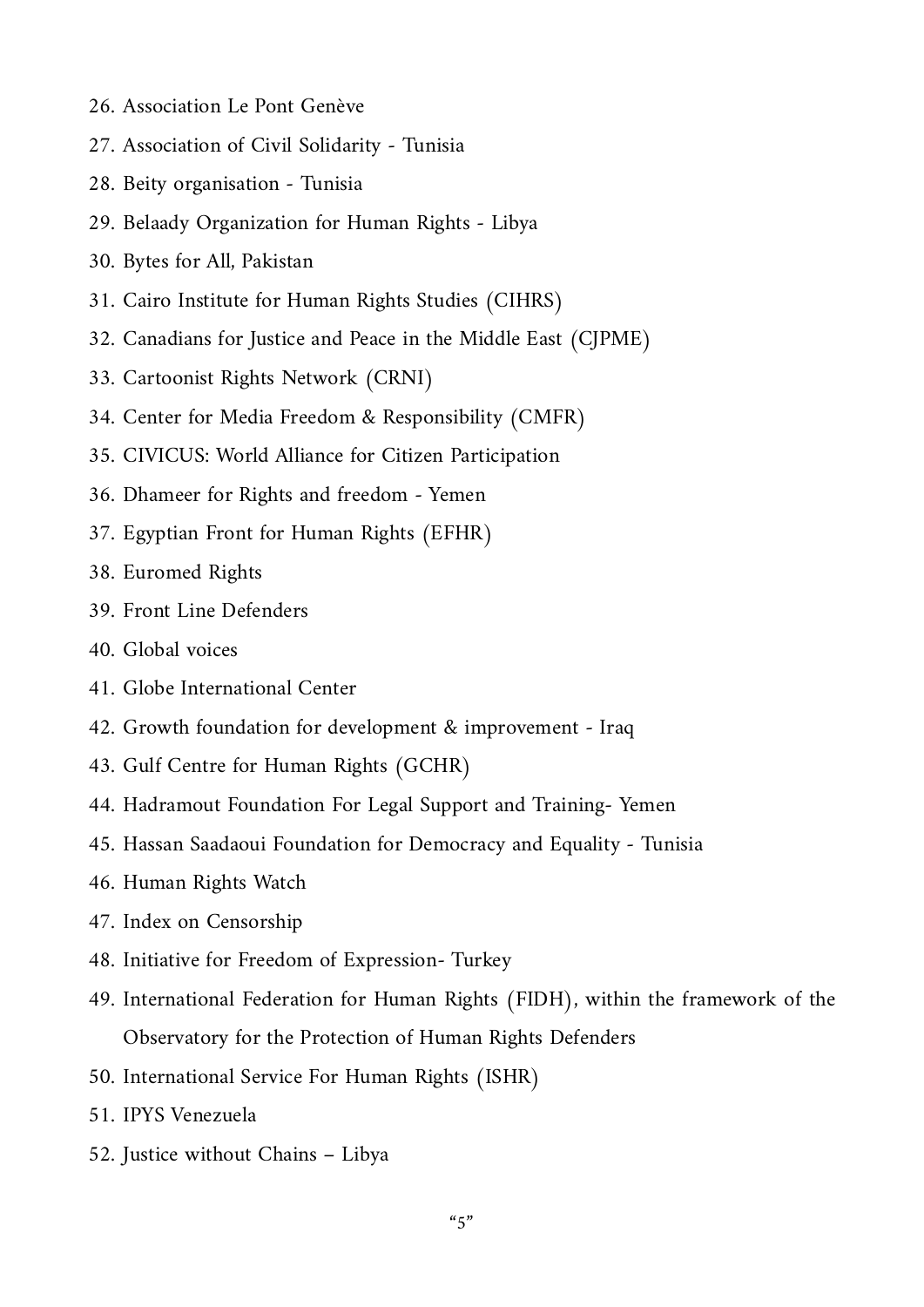- 53. Maghreb Coordination of Human Rights Organizations (CMODH)
- 54. Media Foundation for West Africa (MFWA)
- 55. Media Institute of Southern Africa, Zimbabwe (MISA)
- 56. MENA Rights Group
- 57. Moroccan Organisation for Human Rights (AMDH)
- 58. Moroccan Organisation for the Defense of Human Rights (ASDHOM)
- 59. National Center for Development Cooperation (CNCD 11.11.11)
- 60. National Syndicate of Tunisian Journalists (SNJT)
- 61. Nas Development and Human Rights Center Yemen
- 62. PEN International
- 63. Project on Middle East Democracy (POMED)
- 64. Reporters without Borders (RSF)
- 65. Sam for freedom and rights Yemen
- 66. Social Peace Promoting and Legal Protection Yemen
- 67. South East Europe Media Organisation (SEEMO)
- 68. Syrian Network for Human Rights (SNHR)
- 69. Syrian Center for Media and Freedom of Expression (SCM)
- 70. The Pacific Islands News Association (PINA)
- 71. Together We Raise (social association) Yemen
- 72. Tunisian Association for the Defense of Individual Liberties (ADLI)
- 73. Tunisian Association of Democratic Women (ATFD)
- 74. Tunisia Center for Freedom of the Press
- 75. Tunisian Forum for Youth Empowerment
- 76. Tunisian League for the Defense of Human Rights (LTDH)
- 77. Tunisian Organisation against Torture (OCTT)
- 78. Vigilance for Democracy and the Civic State Tunisia
- 79. Watch for Human Rights Yemen
- 80. World Association of Newspapers and News Publishers (WAN-IFRA)